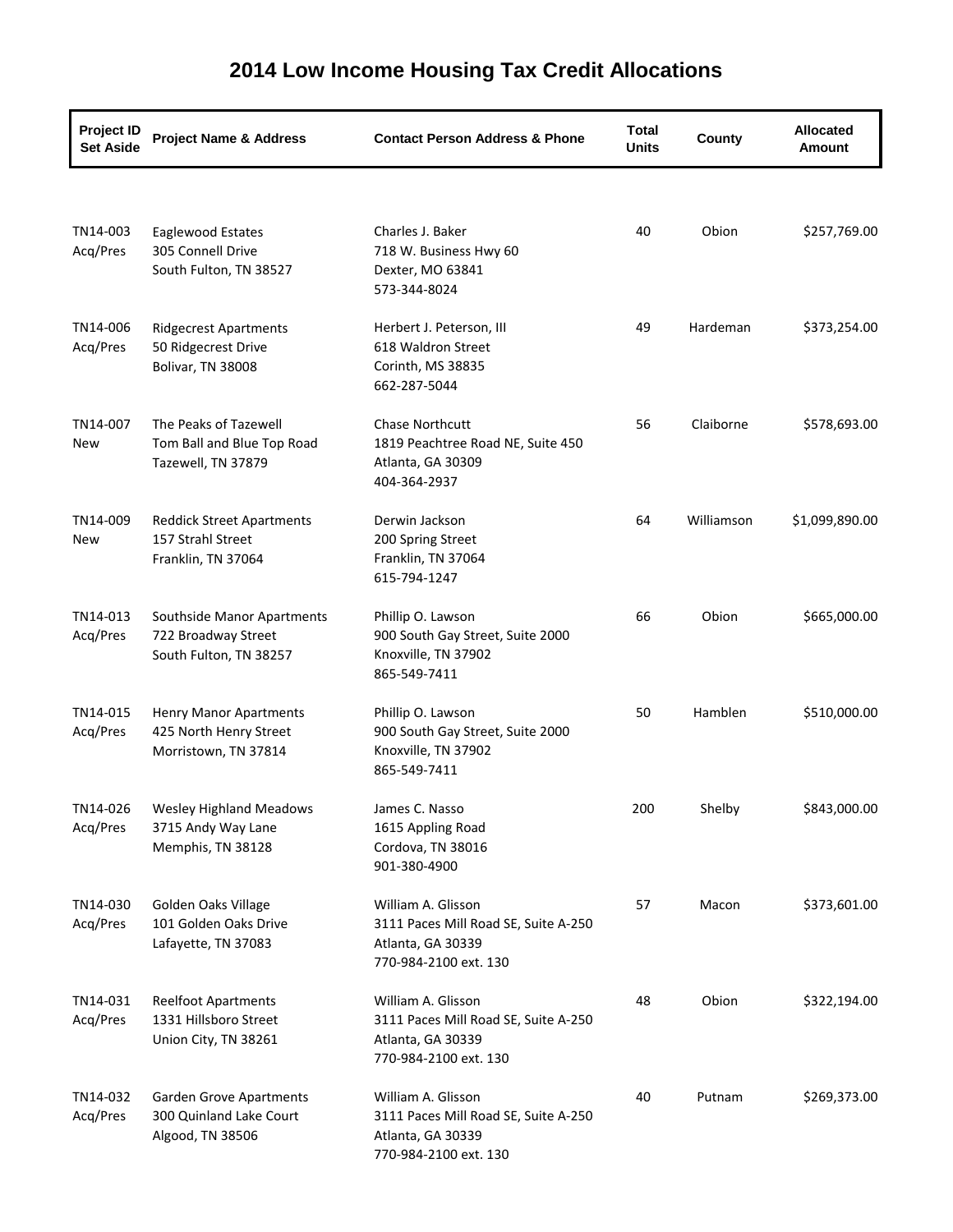| <b>Project ID</b><br><b>Set Aside</b> | <b>Project Name &amp; Address</b>                                             | <b>Contact Person Address &amp; Phone</b>                                                      | <b>Total</b><br><b>Units</b> | County         | <b>Allocated</b><br><b>Amount</b> |
|---------------------------------------|-------------------------------------------------------------------------------|------------------------------------------------------------------------------------------------|------------------------------|----------------|-----------------------------------|
|                                       |                                                                               |                                                                                                |                              |                |                                   |
| TN14-040<br>New                       | <b>Walters Ridge Apartments</b><br>1780 Walters Drive<br>Morristown, TN 37814 | John Huff<br>6060 Lee Road 54<br>Opelika, AL 36804<br>334-749-0885                             | 88                           | Hamblen        | \$879,916.00                      |
| TN14-041<br>New                       | <b>Quinland Ridge Apartments</b><br>Quinland Lake Rd.<br>Algood, TN 38506     | John Huff<br>6060 Lee Road 54<br>Opelika, AL 36804<br>334-749-0885                             | 64                           | Putnam         | \$666,186.00                      |
| TN14-043<br>New<br><b>NP</b>          | <b>Broad Way Apartments</b><br>West Broad St.<br>Cookeville, TN 38501         | Campbell Brown<br>4219 Hillsboro Rd.<br>Nashville, TN 37215<br>615-269-6742                    | 88                           | Putnam         | \$897,086.00                      |
| TN14-045<br><b>New</b><br>NP.         | <b>Buchanan Way Apartments</b><br><b>Buchanan Road</b><br>Cleveland, TN 37323 | Campbell Brown<br>4219 Hillsboro Rd.<br>Nashville, TN 37215<br>615-269-6742                    | 118                          | <b>Bradley</b> | \$1,077,909.00                    |
| TN14-046<br>New                       | Lafayette Landing<br>Hwy 52 Bypass West<br>Lafayette, TN 37083                | Christian T. Sexton<br>12207 Illinois Road<br>Fort Wayne, IN 46814<br>260-625-4211             | 60                           | Macon          | \$650,000.00                      |
| TN14-047<br>New                       | The Preserve at Hardwick<br>4815 N. Lee Hwy.<br>Cleveland, TN 37312           | Christian T. Sexton<br>12207 Illinois Road<br>Fort Wayne, IN 46814<br>260-625-4211             | 80                           | <b>Bradley</b> | \$950,000.00                      |
| TN14-048<br>Acq/Pres                  | Lobelville Village Apartments<br>216 Rose Street<br>Lobelville, TN 37097      | Russell Holloway<br>217 2nd St.<br>Lawrenceburg, TN 38464<br>850-316-8516                      | 32                           | Perry          | \$213,953.00                      |
| TN14-055<br>New                       | Raines East<br>Young Road and Miller Road<br>Bolivar, TN 38008                | H. David Hayes<br>1503 Meadowsprings Dr.<br>Jefferson City, TN 37760<br>865-475-4766           | 64                           | Hardeman       | \$699,500.00                      |
| TN14-059<br>New                       | <b>Oliver Crossing</b><br>107 Beech Street<br>Linden, TN 37096                | Jeffrey J. Woda<br>229 Huber Village Blvd., Suite 100<br>Westerville, OH 43081<br>614-396-3200 | 24                           | Perry          | \$363,075.00                      |
| TN14-069<br>New                       | Chloe Lane<br>Old White Pine Road<br>Morristown, TN 37813                     | Phil Ellen<br>745 Ponce De Leon Terrace<br>Atlanta, GA 30306<br>256-490-4866                   | 40                           | Hamblen        | \$599,049.00                      |

## **2014 Low Income Housing Tax Credit Allocations**